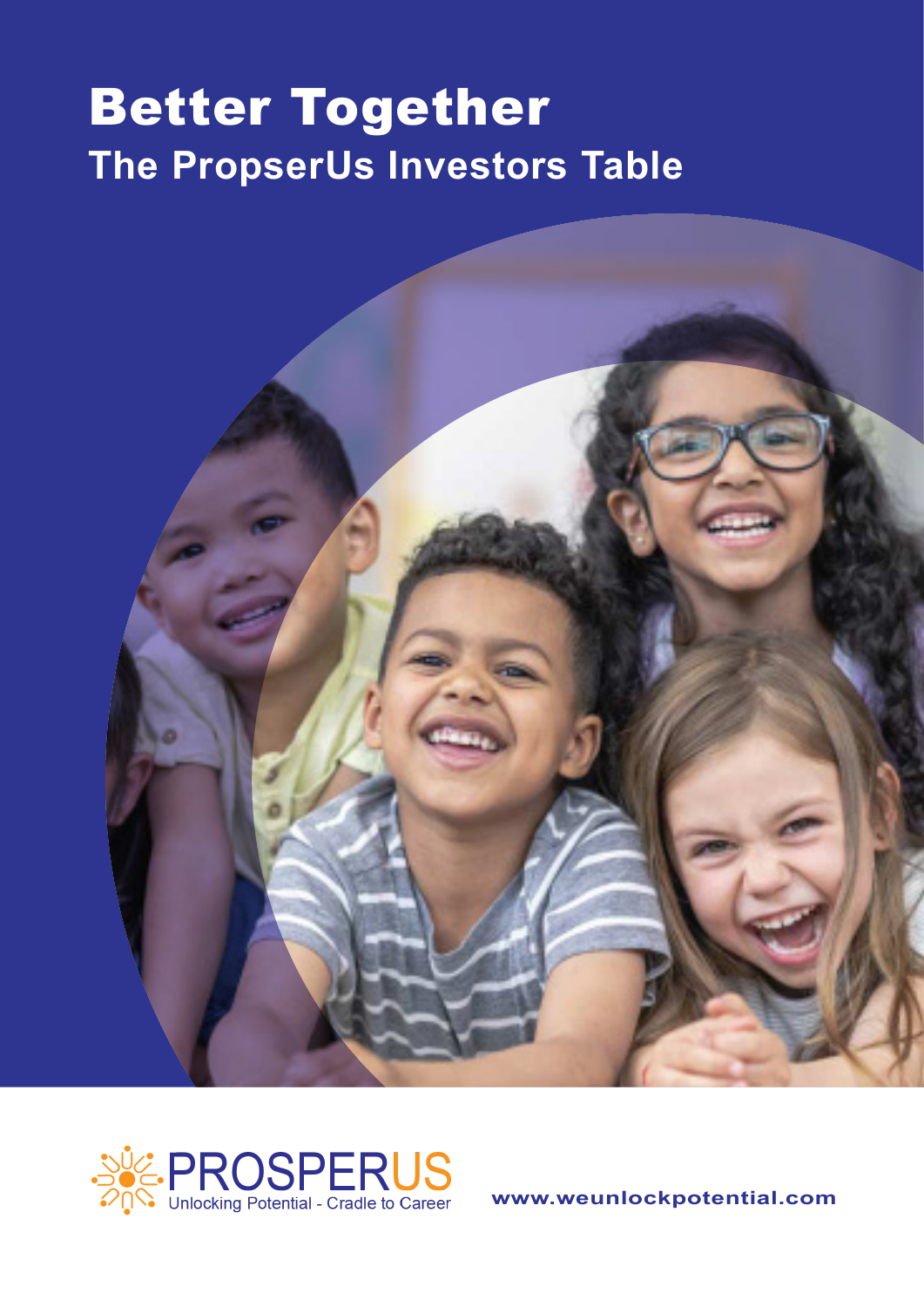# **ABOUT US**

ProsperUs is a collective of over 40 system-leading organizations that have come together with residents to remove barriers for youth in Windsor-Essex County, including representation from non-profit, government, healthcare, education, labour and business.

Despite our best efforts as a community to support young people, the data paint a very clear picture that some neighbourhoods are facing significant barriers to opportunity – higher rates of poverty, lower scores on standardized testing, and lower graduation rates.

ProsperUs is working differently. For us, it's about collective impact – which means that the whole community is coming together to create opportunities for kids and their families that no single organization or sector can do on its own.

This means moving away from fragmented funding and service delivery, toward aligning programs, services, and resources to realize a common vision.

ProsperUs is committed to a common vision for our community: every young person in Windsor-Essex County has the opportunity and support to succeed from Cradle to Career. The collective is moving away from isolated programming and impact to a model in which partners and residents work together towards common goals. This collective success can be achieved by sharing data, committing to continuous improvement, and creating solutions based on the needs of residents in specific neighbourhoods.

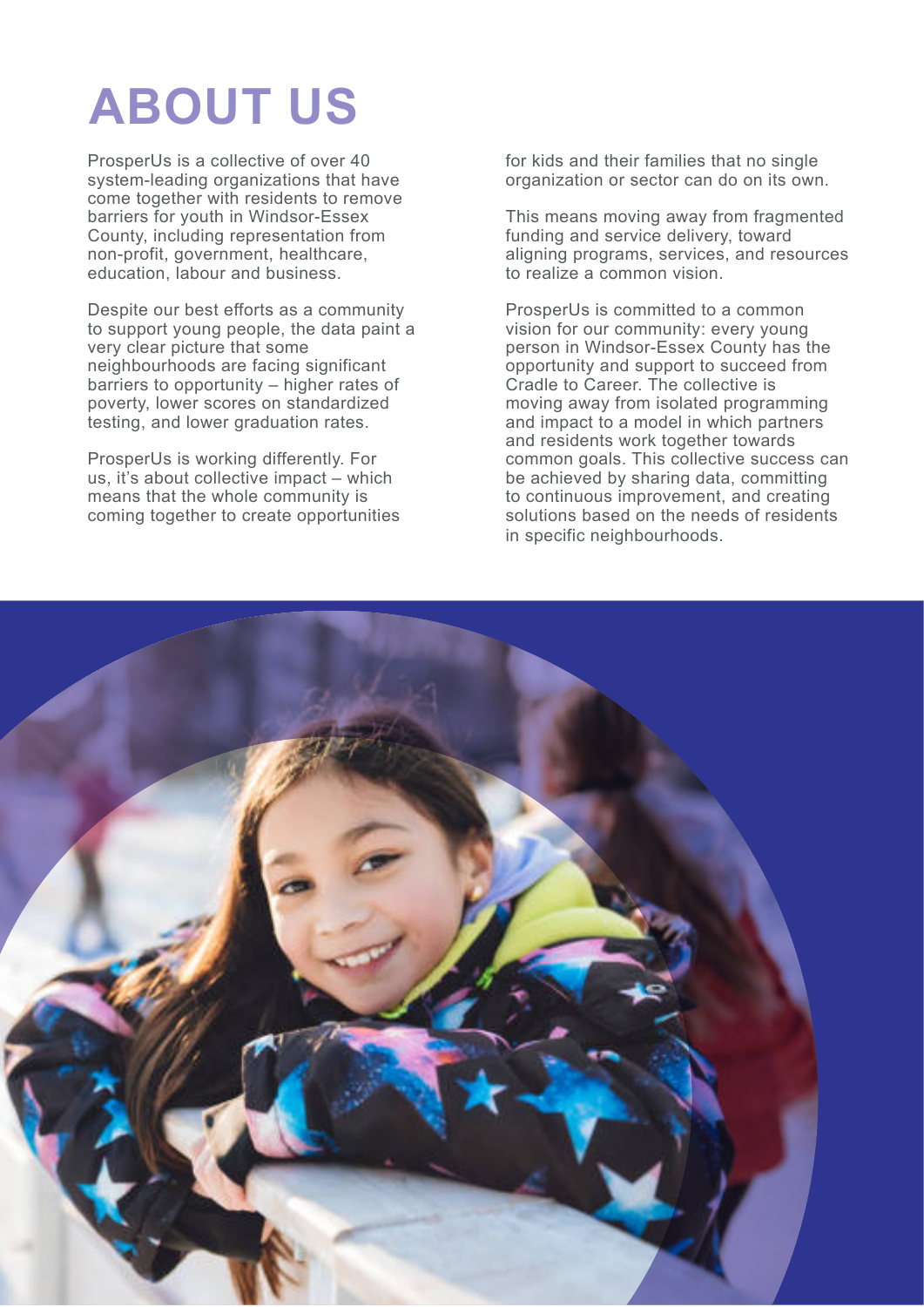In 2018, a Leadership Council for ProsperUs was convened to begin this work and guide the initial phases of the vision. United Way/CentraideWindsor-Essex County took on the role as the backbone organization for ProsperUs to move key activities forward and advance the work on behalf of the collective.

ProsperUs will begin its work in three priority neighbourhoods to start: West Windsor, Downtown Windsor, and Leamington. When it comes to supporting specific neighborhoods, it's all about equity. For ProsperUs, equity means some children in certain neighborhoods need more help than others to succeed. The residents in these neighborhoods are resilient and will benefit greatly from the support of the Cradle to Career strategy.

To achieve the goal of supporting local children from Cradle to Career, six key milestones were identified. These benchmarks anchor the entire strategy and will be used to measure its success.

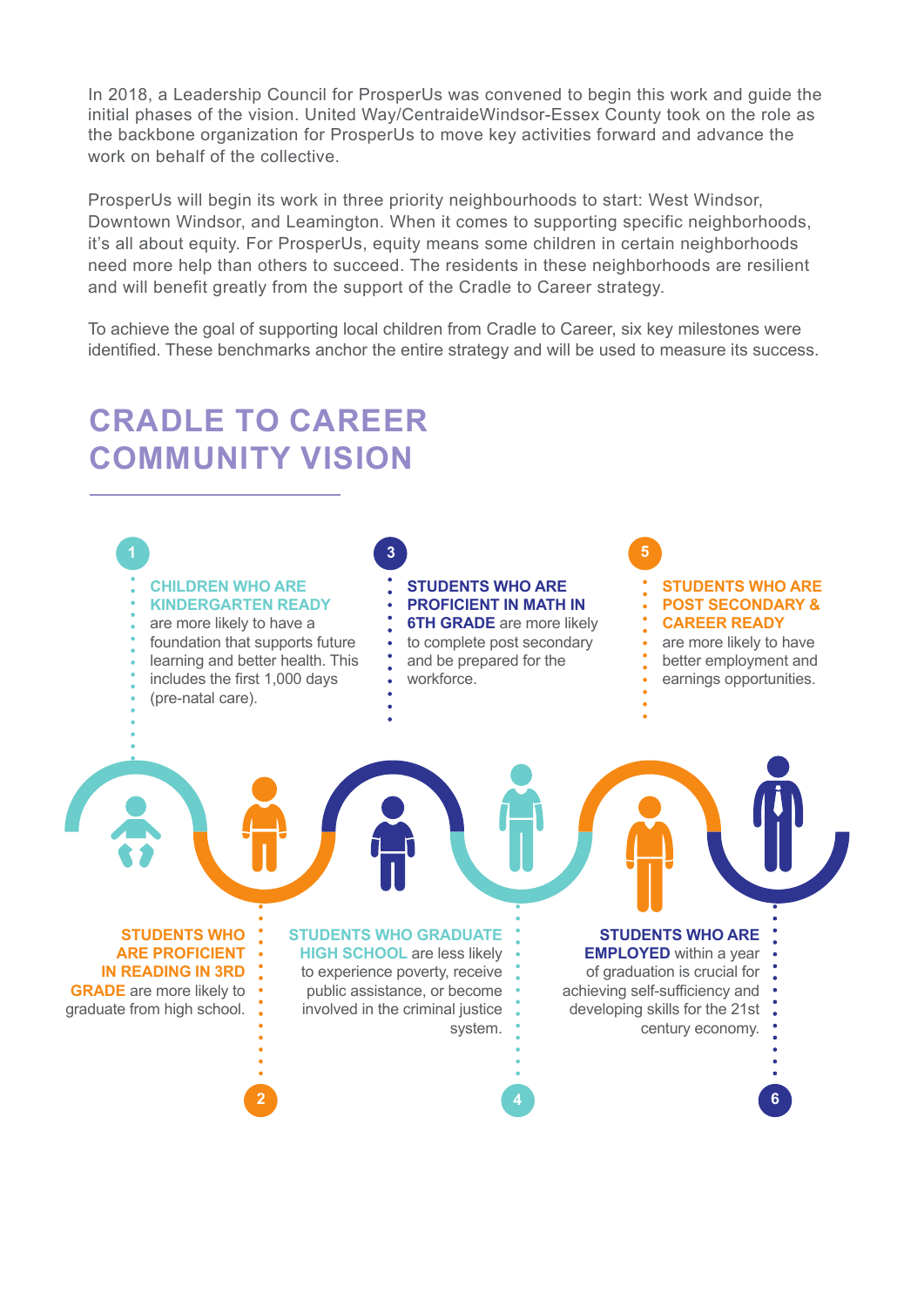

## **INVESTORS TABLE**

The Investors Table is a collective of philanthropists, foundations, funding-based not-for-profits, private sector business, and government entities committed to financially sustaining the work of the Cradle to Career strategy. Investors work in partnership with each other and the community to enable transformative change across an entire system through catalytic and responsive philanthropy.

The Investors Table embraces equity-centered philanthropy - offering multi-year funding, as well as organizational support and capacity building.

Investors will also work in partnership with residents, front-line service providers, and other subject matter experts to support the continuous

improvement of solutions. That means they will help make real-time improvements to programs and services as needed to ensure we are moving the needle on Cradle to Career milestones.

ProsperUs solutions will be delivered by community organizations serving children, youth and families that have experience in each solution area and have the capacity to deliver the desired impact. These organizations can be registered charities, not-for-profit organizations, or grassroots groups with deep ties children, youth, and families in the priority neighbourhoods.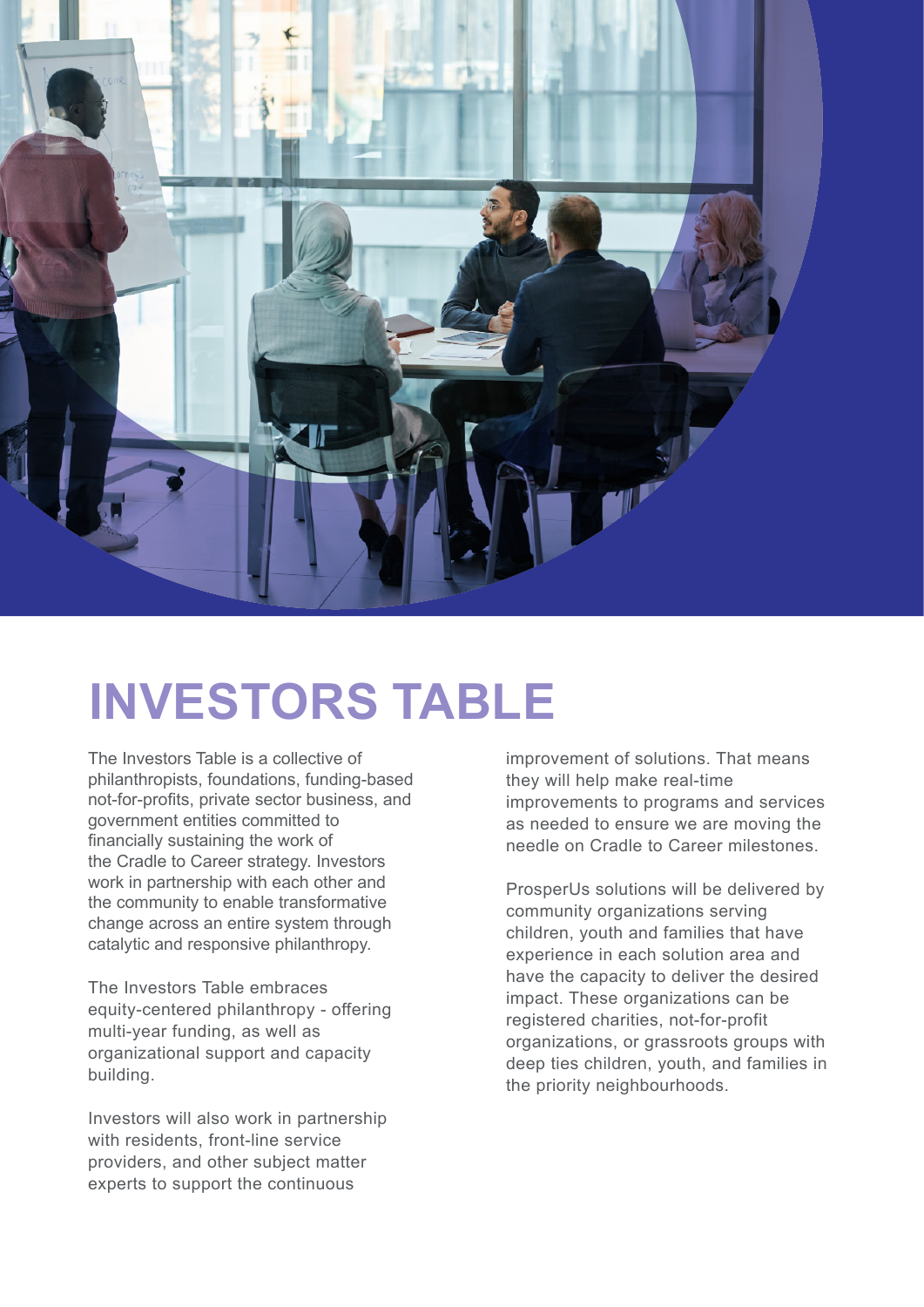# **COMMUNITY SOLUTIONS**

ProsperUs has been working closely with residents and front-line service providers to co-design programs and services, or what we call solutions, to barriers identified by the residents of the three neighbourhoods.

In 2022, ProsperUs will be launching the first set of solutions for kids in elementary school. Solutions are focused on improving mental health, out-of-school supports and access to healthy food to start. These will include wrap-around out-of-school programs in each priority neighbourhood, a robust in-school meal program in priority schools, and enhanced mental health supports for children. By late 2022, the ProsperUs Leadership Council expects to have investments in new solutions for early years children, youth and young adults entering the workforce.

Looking ahead, resident engagement will continue to be a priority for ProsperUs. In 2022, ProsperUs will be launching Advocacy Working Groups recognizing that not all problems can be solved through programmatic solutions.

### **PRIORITY AREAS FOR INVESTMENT IDENTIFIED BY MILESTONE**

#### **MILESTONE 1 EARLY YEARS**

- Childcare: Access to affordable and quality childcare
- Childhood Development: Access to services and resources that help achieve healthy development for pre-natal to pre-school children
- Literacy: Access to literacy resources and experiences to develop reading skills

#### **MILESTONE 2 & 3 ELEMENTARY AGE**

- Mental Health: Decrease wait times for services and more in-school mental health supports
- Education: Access to quality after-school programs to improve grades, develop skills and build character
- Food: Access to enough nutritious food during the school day

#### **MILESTONE 4 & 5 HIGH SCHOOL & POST-SECONDARY**

- Navigation: Support to complete high school and enroll in postsecondary education
- Financial Barriers: Support youth applying for bursaries, and providing education and financial literacy
- Mental Health: Access to non-stigmatizing and youth-friendly mental health services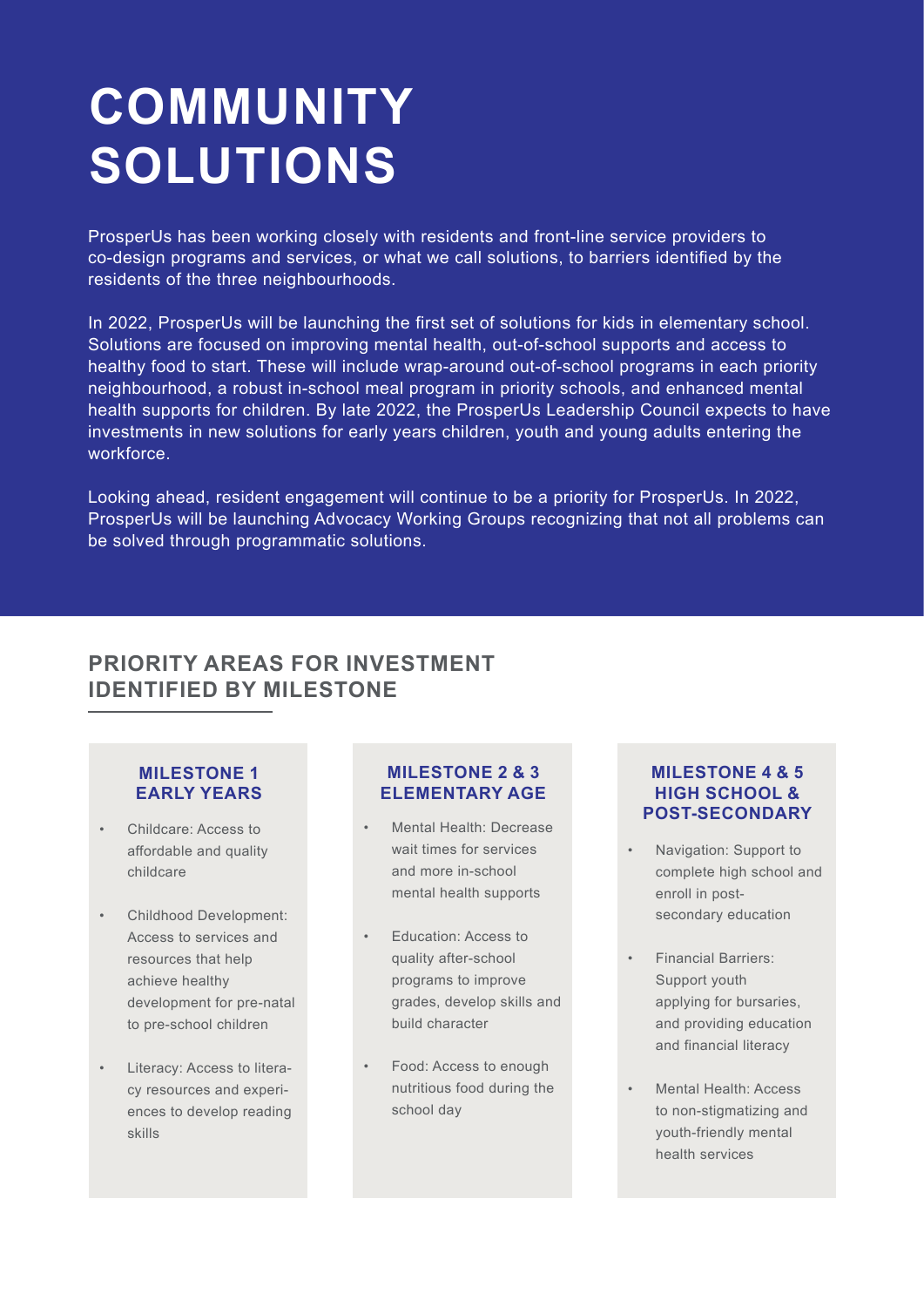

*"Just as ProsperUs is building an entirely new model for community organization, support and intervention, the Investors Table has an equally exciting opportunity to architect new ways of engaging with the community and mobilizing resources for amplified impact. This collaborative investor engagement will be a truly pioneering role within the Windsor-Essex philanthropic context."*

#### **-Liz O'Neil Meurehg, Chair/CEO, The O'Neil Foundation**

*"ProsperUs has worked hard to develop solutions in a different way with an emphasis on collaboration, community engagement and innovation. The Investors Table looks forward to building upon these amazing results by supporting people-centred and community developed solutions that will ensure significant and sustainable progress."*

**-Tim Catherwood, Board of Directors, United Way/Centraide Windsor-Essex County**

The Investors Table convened in November 2021. ProsperUs is grateful to the early investors who have stepped forward to lead the way to support the Cradle to Career strategy.

- **• BMO Financial Group**
- **• Gordie Howe International Bridge Community Benefits Plan**
- **Green Shield Canada**
- **• RBC**
- **Richard and Donna Farrow**
- **• TD Bank Group**
- **Bill and Rochelle Tepperman**
- **The O'Neil Foundation**
- **United Way/Centraide Windsor-Essex County**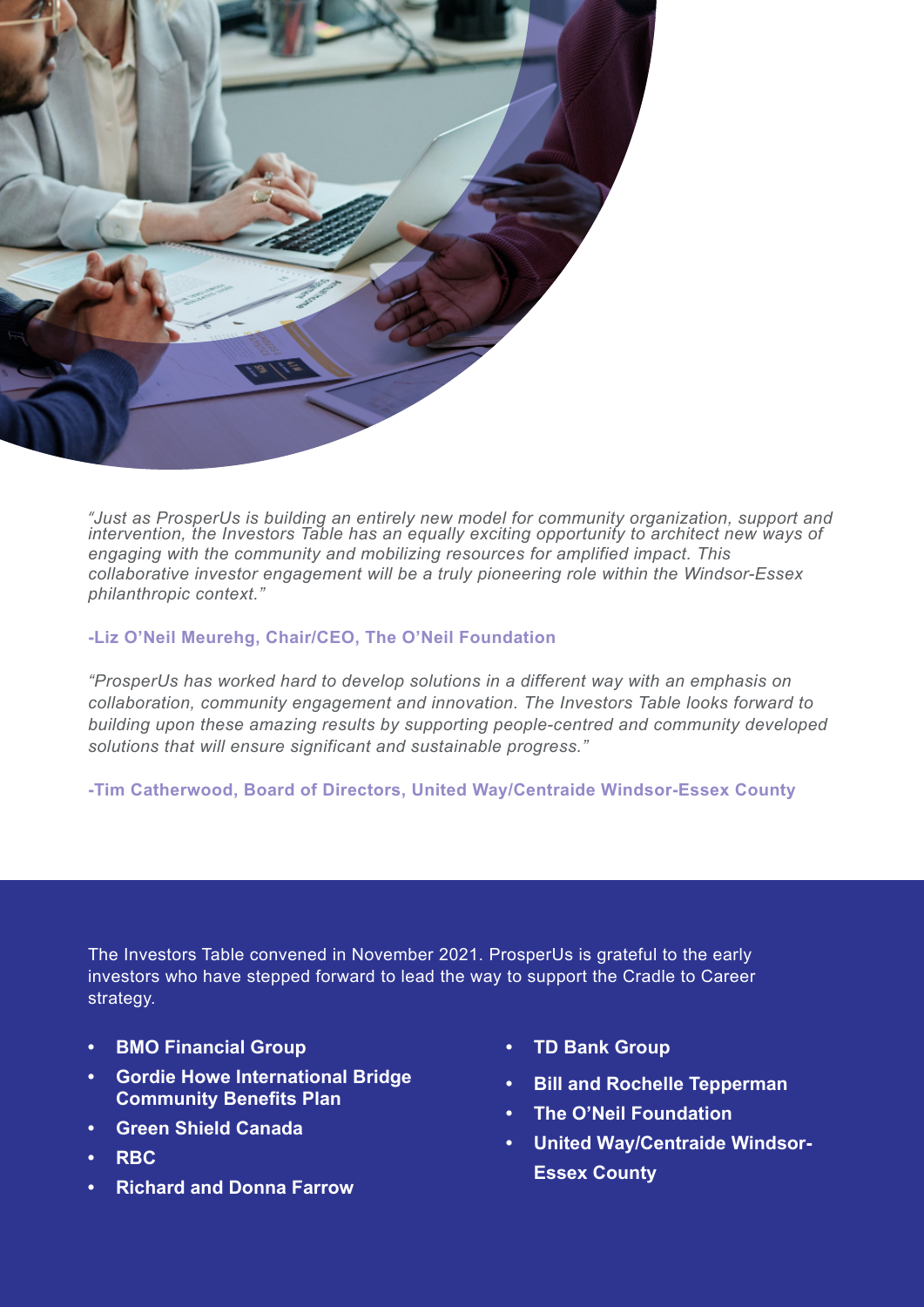## **BENEFITS**

Investors will work within a shared success model and will see the following benefits of this approach:

- Improved ability to invest resources where they will have optimal impact, reducing duplication and fragmentation of service delivery
- Access to shared community-level data in real time to evaluate effectiveness of community investments
- Greater access to new expertise and capacity building opportunities through the network
- Unique opportunities to leverage influence and power to broker relationships and unlock new funding for the Windsor-Essex County region
- Over time, increased cost savings through a coordinated, backbone supported model

#### **RECOGNITION**

- Investors Table media release or media event
- Social media posts across ProsperUs and United Way platforms
- Print recognition on annual progress reports
- Digital recognition on ProsperUs and United Way websites

#### **ENGAGEMENT**

- Seat at the ProsperUs Investors Table
- Volunteer opportunities to engage employees
- Invitation to media or special events
- Invitation to participate on committees or special projects
- Opportunity to connect with residents and service organizations

### **ACCOUNTABILITY**

- ProsperUs Annual Progress Report
- Investors Table Stewardship Report
- Monthly C2C Impact Newsletters
- Ongoing Continuous Improvement Reports